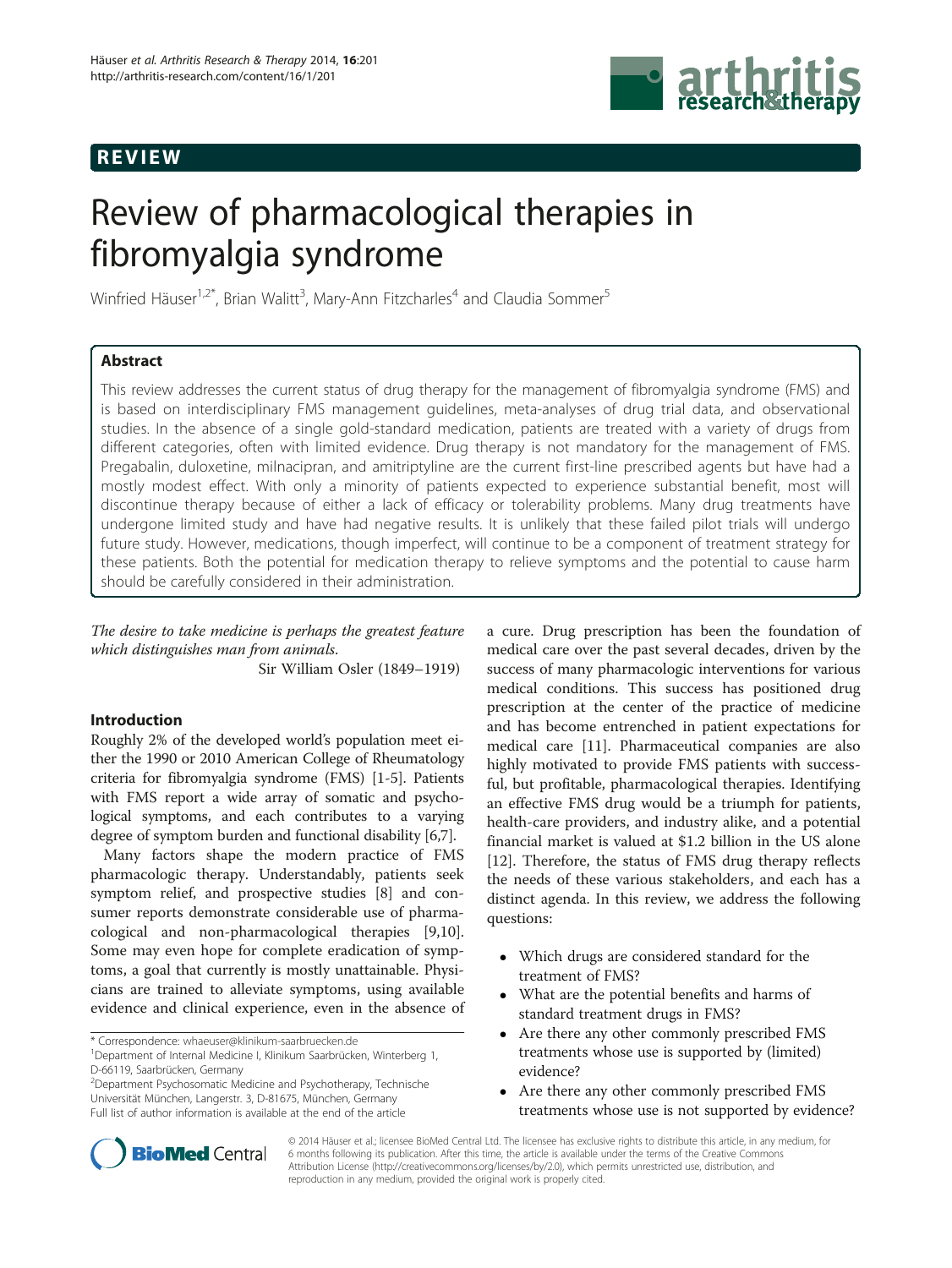- Are there any drugs not recommended for use in the treatment of FMS?
- Which drugs held promise but without success? Are there new hopes for a 'magic bullet' for FMS?
- Are any particular drugs better than the others?
- What should physicians and patients be mindful of when drug therapy is considered?

#### Review

#### Methods

Our analyses and recommendations are based on the following sources:

#### a. Interdisciplinary guidelines

Interdisciplinary FMS management guidelines have recently been developed in Canada [[13](#page-8-0)] and Germany [[14](#page-8-0)]. The German guideline was based on a systematic search of the literature from inception to December 2010. The strength of recommendations was developed by multiplestep formal procedures to reach a consensus. As measure of efficacy, standardized mean difference of drugs versus control group in randomized controlled trials (RCTs) was chosen for the outcomes of pain, fatigue, sleep problems, and health-related quality of life (HRQOL) at final treatment and, if available, at follow-up. Dropout rates for the active versus control group were chosen as a measure of tolerability. Adverse events as reported in RCTs, openlabel studies, and case reports were chosen as measure of risks. Efficacy, tolerability, and risks and applicability of therapies available were summarized in a balance sheet [[15,16](#page-8-0)]. Similarly, the Canadian guideline was based on a systematic literature search directed by questions derived from a needs assessment. The literature was evaluated for level of evidence according to a standard method; recommendations were formulated and reviewed by a multidisciplinary group and, after a voting procedure, assigned a level of recommendation [\[13\]](#page-8-0).

#### b. Meta-analyses

Cochrane reviews on antidepressants [\[17-20\]](#page-8-0) and anticonvulsants [[21,22](#page-8-0)] in FMS were accessed. If the number of responders (for example, 30% pain reduction) was not reported, a validated imputation method to calculate pain reduction rates from reported means and standard deviations was used [[20,23\]](#page-8-0).

#### c. Observational studies

The external validity of drug therapy in FMS is severely limited because of uniform exclusion of inflammatory rheumatic diseases and DSM-IV (Diagnostic and Statistical Manual of Mental Disorders, Fourth Edition)-defined psychological disorders from studies [\[16\]](#page-8-0). Therefore, we refer to the results of FMS consumer reports [[9,10\]](#page-8-0), of cohort studies of patient databanks [\[24\]](#page-8-0), and of administrative claims data [\[25](#page-8-0)] to better understand patterns of drug use in the general population.

#### Drugs currently prescribed as standard treatment for fibromyalgia syndrome

The tricyclic antidepressants (TCAs), particularly amitriptyline, were the mainstay of FMS pharmacotherapy up to the last decade. Although amitriptyline has never received approval for treatment of FMS, it is available in most countries worldwide, relatively cheaply, and is approved for treatment of depression or chronic neuropathic pain syndromes. Originally amitriptyline was thought to act by reducing alpha intrusion into non-rapid eye movement (non-REM) sleep, but the current understanding suggests an effect on pain modulation via serotonin and norepinephrine. Subsequent study identified the efficacy of pregabalin (an anticonvulsant with α2-δ ligand binding) and two newer antidepressants - the serotonin norepinephrine reuptake inhibitors (duloxetine and milnacipran) - in relief of FMS symptoms. All three latter agents are approved for FMS therapy by the US Food and Drug Administration (FDA). Pregabalin is approved for FMS therapy not only in the US and Canada but in a number of countries in South America, the Middle East, and Asia.

Duloxetine is approved in 25 countries besides the US, whereas milnacipran is approved in the US, Argentina, Australia, and South Korea. In contrast, the European Medical Agency (EMA) denied approval of these three drugs on the grounds that they had not shown superiority to placebo in pain reduction in studies that included European patients [\[17,22](#page-8-0)]. All three are approved for the treatment of anxiety or depressive disorders or both in some European countries.

#### Efficacy and tolerability

The pain-reducing benefits of pregabalin, duloxetine, and milnacipran are minimally outweighed by side effects (Table [1](#page-2-0)). In that only a minority of patients will experience substantial relief [\[17,19,20](#page-8-0)], vigilance regarding adverse effects is required (Table [2\)](#page-3-0). Most commonly, tolerability is limited by troublesome, but generally not serious, side effects, such as drowsiness, weight gain or peripheral edema for pregabalin, and gastrointestinal or cognitive intolerance for duloxetine and milnacipran.

Although life-threatening side effects such as serotonin syndrome and liver failure with antidepressants [\[17\]](#page-8-0) and heart failure with pregabalin [\[22\]](#page-8-0) are very rare, they should be kept in mind. Pregabalin abuse has also been reported in susceptible populations, leading to classification as a Class V controlled substance in the US [\[26](#page-8-0)].

The benefit-risk balance seems to be modestly favorable for TCAs and essentially equal for selective serotonin reuptake inhibitors (SSRIs) (Table [1\)](#page-2-0), but the quality of evidence for TCAs and SSRIs is relatively poor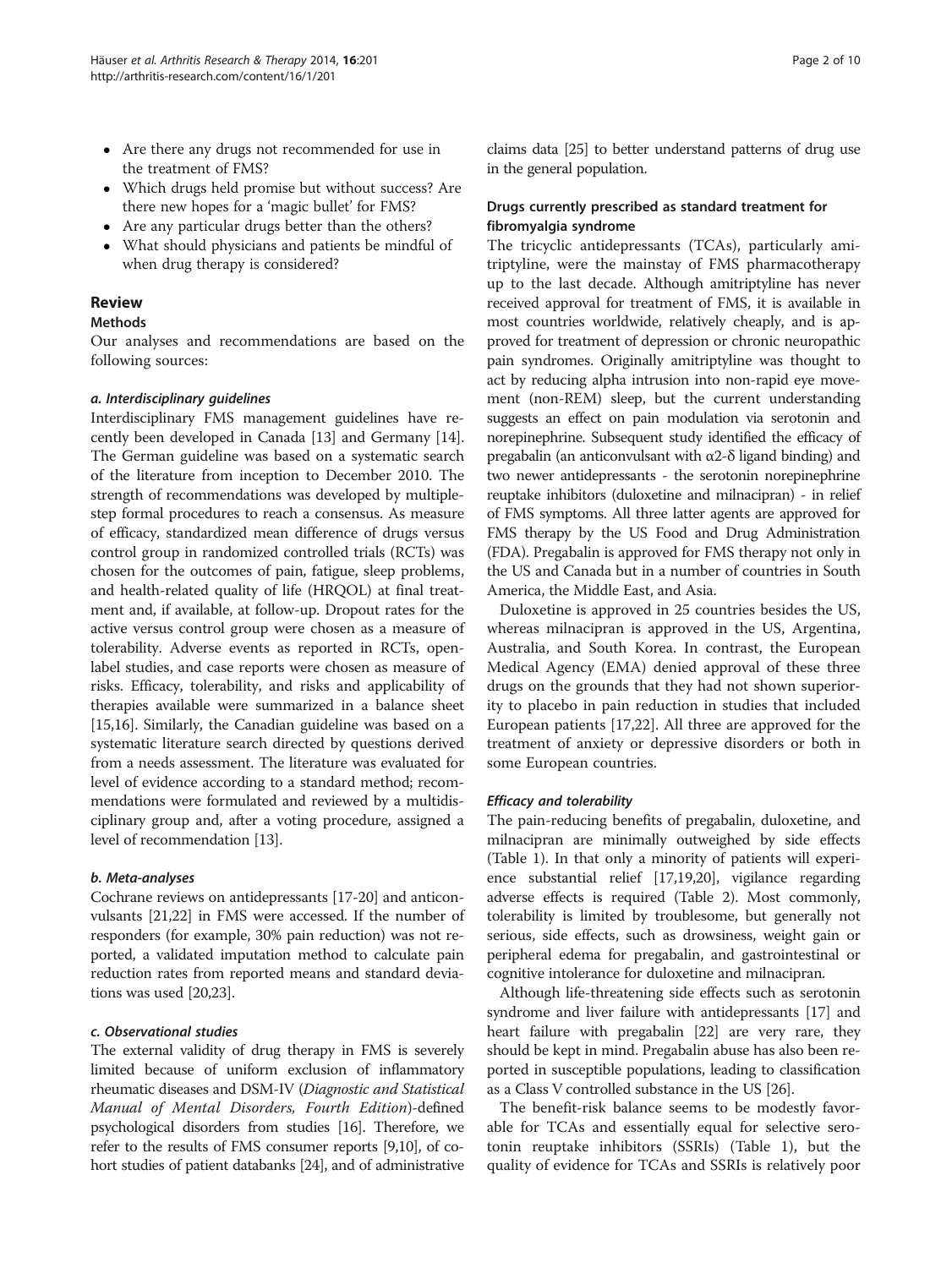| Drug<br>(reference)           | Number of<br><b>RCTs/participants</b> | 30% pain reduction<br>true drug vs.<br>placebo (%) | RR 30% pain<br>reduction<br>(95% CI) | Dropout rate<br>due to adverse<br>events, percentage | RR dropout rate<br>due to adverse events<br>(95% CI) |
|-------------------------------|---------------------------------------|----------------------------------------------------|--------------------------------------|------------------------------------------------------|------------------------------------------------------|
| Duloxetine <sup>a</sup> [17]  | 5/1,884                               | 46.8 vs. 34.0                                      | 1.33 (1.18-1.51)                     | 18.7 vs.10.4                                         | 1.65 (1.30-2.09)                                     |
| Milnacipran <sup>b</sup> [17] | 5/4.110                               | 36.4 vs. 28.1                                      | 1.38 (1.25-1.51)                     | 21.5 vs.11.0                                         | $2.00(1.47 - 2.73)$                                  |
| $SSRIsc$ [20]                 | 7/414                                 | 36.4 vs. 20.6                                      | 1.59 (1.01-2.52)                     | $9.5$ vs. $7.0$                                      | 1.60 (0.84-3.04)                                     |
| $TCAsd$ [20]                  | 9/542                                 | 48.3 vs. 27.8                                      | 1.60 (1.15-2.34)                     | $5.2$ vs. 6.5                                        | $0.84(0.46-1.52)$                                    |
| Pregabalin <sup>e</sup> [22]  | 5/3,259                               | 40.0 vs. 29.1                                      | 1.37 (1.22-1.53)                     | 19.4 vs. 11.0                                        | 1.68 (1.36-2.07)                                     |

<span id="page-2-0"></span>Table 1 Thirty percent pain reduction rates in randomized controlled trials with antidepressants and pregabalin in patients with fibromyalgia syndrome

<sup>a</sup>Dosages 60 mg/day, 120 mg/day, and 60 to 120 mg/day flexible pooled together. <sup>b</sup>Dosages 100 mg/day, 200 mg/day, and 100 to 200 mg/day flexible pooled together. <sup>c</sup>Citalopram 20–40 mg/day, Fluoxetine 12–80 mg/day, Paroxetine 20–60 mg/day. <sup>d</sup>Amitriptyline 10–50 mg/day. <sup>e</sup>Dosages 150 mg/day, 300 mg/day, 450 mg/day, 600 mg/d, and 300–450 mg/day flexible pooled together. One study with 556 participants and an enriched enrolment withdrawal design could not be included in meta-analysis. CI, confidence interval; RCT, randomized controlled trial; RR, relative risk; SSRI, selective serotonin reuptake inhibitor; TCA, tricyclic antidepressant.

[[19,20\]](#page-8-0). A direct comparison of TCA and SSRIs to pregabalin and serotonin noradrenaline reuptake inhibitors (SNRIs) is flawed for a number of reasons. The data on TCAs and SSRIs are based on early studies conducted between 1986 and 1998, generally with small sample sizes, whereas data for pregabalin and SNRIs are more robust, performed with much larger sample sizes in studies designed to seek therapeutic approval conducted between 2004 and 2010. Study design has improved considerably over the years as application of rigorous scientific methodology has increased [\[20](#page-8-0)]. Primary endpoints have also changed with more recent attention to global health status rather than focusing on any single particular symptom. And finally, both the placebo as well as the nocebo (dropout) response rate have increased over time [[27,28\]](#page-8-0). Therefore, direct comparison of TCAs and SSRIs with pregabalin or SNRIs is confounded.

#### Effectiveness

Although RCTs can provide discrete estimates of effect, the effectiveness of a drug is likely best characterized by the real-life experience provided by observational studies in the general population, independent of industry and reliant on clinical judgment. TCA use in patients with newly diagnosed FMS was examined by using privately insured US administrative claims data, covering 1999 to 2005. The mean (median) duration of the first treatment episode was 150 (58) days, with 60.8% augmenting TCA use with other drugs, 61.8% switching to another drug at the end of their TCA episode, and 22.8% discontinuing TCAs without switching [[25\]](#page-8-0). Therefore, TCAs represent limited efficacy as a single drug in the clinical setting. Similarly, treatment information was provided in an 11 year follow-up of about 3,123 US adult FMS patients registered in the National Data Bank of rheumatic disease. The centrally acting agents (pregabalin, gabapentin, duloxetine, and milnacipran) received approval during the observation period of the study. Use rates increased

from 10% to 39% over the 11 years, but mean pain, fatigue, and disability measurements did not change in this study population. For patients treated with duloxetine or milnacipran, or pregabalin, pain scores were reduced significantly - by 0.17 (0.03, 0.30) units, an improvement of 2.8% - following the start of these drugs but with no significant improvements in fatigue or function. These results question whether the changes attributable to use of these agents are truly clinically meaningful. However, a patient's choice to continue a treatment implies some level of satisfaction. The estimated 25th and 50th percentiles of time to discontinuation for centrally acting agents were 1 and 2.5 years, respectively [[24\]](#page-8-0). In a German fibromyalgia consumer reports study, patients did not identify any medication in the top 10 effective therapies. Rather, medication therapy was only perceived as harmful, with pregabalin identified as the 3rd, duloxetine the 6th, and amitriptyline the 7th most harmful therapies [[10\]](#page-8-0). Taking all these factors and, especially, realworld clinical observation into consideration, we contend that the overall benefit of these agents remains limited for most patients.

# Other commonly prescribed fibromyalgia syndrome treatments with use supported by (more limited) evidence

#### Tramadol

Tramadol, a weak μ-opioid receptor agonist and a reuptake inhibitor of serotonin and norepinephrine, is frequently used in FMS treatment [\[9,10](#page-8-0)]. As this is the only opioid medication that has been studied in FMS, it is unfortunate that the quantity of evidence is small. Studied in 313 patients with FMS, tramadol/acetaminophen was superior to placebo over 12 weeks in pain reduction and improved quality of life [[29\]](#page-8-0). Sixty-nine percent of 100 patients tolerated tramadol and achieved benefit during the open phase. The responders were randomly assigned: after 3 weeks, tramadol was superior to placebo in the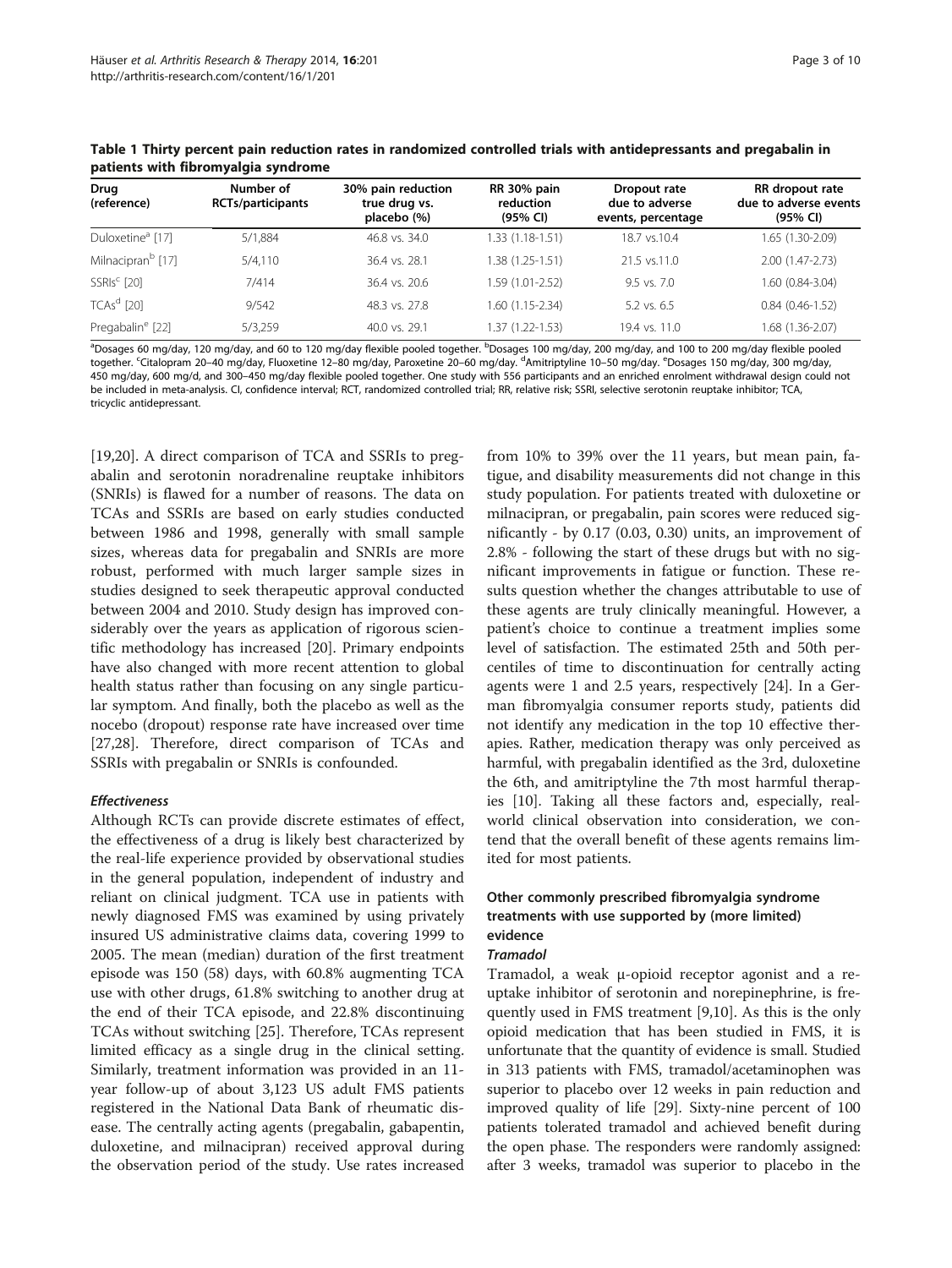| Drug                             | Contraindications                                               | <b>Warnings and precautions</b>                                                             | Last update                           |  |
|----------------------------------|-----------------------------------------------------------------|---------------------------------------------------------------------------------------------|---------------------------------------|--|
| Pregabalin                       | 1. Known hypersensitivity to pregabalin or                      | 1. Suicidal behavior and ideation                                                           | June 2011                             |  |
|                                  | any of its components                                           | 2. Usage in pregnancy                                                                       |                                       |  |
|                                  |                                                                 | 3. Hypersensitivity reactions                                                               |                                       |  |
|                                  |                                                                 | 4. Angioedema                                                                               |                                       |  |
|                                  |                                                                 | 5. Peripheral edema                                                                         |                                       |  |
|                                  |                                                                 | 6. Dizziness and sleepiness with impairment<br>of the ability to drive or operate machinery |                                       |  |
|                                  |                                                                 | 7. Gynecomastia and breast enlargement                                                      |                                       |  |
| Duloxetine                       | 1. Concomitant use of monoaminooxidase inhibitors               | 1. Suicidality                                                                              | Jan. 2010                             |  |
|                                  | 2. Uncontrolled narrow-angle glaucoma                           | 2. Hepatotoxicity                                                                           |                                       |  |
|                                  | 3. Substantial alcohol use or evidence of chronic liver damage  | 3. Orthostatic hypotension and syncope                                                      |                                       |  |
|                                  | 4. Severe renal impairment                                      | 4. Serotonin- or neuroleptic syndrome-like reactions                                        |                                       |  |
|                                  |                                                                 | 5. Abnormal bleeding                                                                        |                                       |  |
|                                  |                                                                 | 6. Discontinuation syndrome                                                                 |                                       |  |
|                                  |                                                                 | 7. Activation of mania                                                                      |                                       |  |
|                                  |                                                                 | 8. Blood pressure control                                                                   |                                       |  |
|                                  |                                                                 | 9. Hyponatremia                                                                             |                                       |  |
|                                  |                                                                 | 10. Glucose control in diabetes                                                             |                                       |  |
|                                  |                                                                 | 11. Slow gastric emptying                                                                   |                                       |  |
|                                  |                                                                 | 12. Urinary hesitation and retention                                                        |                                       |  |
| Milnacipran                      | 1. Concomitant use of monoaminooxidase inhibitors               | 1. Suicidality                                                                              | Jan. 2009                             |  |
|                                  | 2. Uncontrolled narrow-angle glaucoma                           | 2. Hepatotoxicity                                                                           |                                       |  |
|                                  | 3. Substantial alcohol use or evidence of chronic liver damage  | 3. Serotonin syndrome                                                                       |                                       |  |
|                                  |                                                                 | 5. Abnormal bleeding                                                                        |                                       |  |
|                                  |                                                                 | 6. Discontinuation syndrome                                                                 |                                       |  |
|                                  |                                                                 | 7. Elevated blood pressure                                                                  |                                       |  |
|                                  |                                                                 | 8. Urinary hesitation and retention                                                         |                                       |  |
|                                  |                                                                 | 9. Seizures                                                                                 |                                       |  |
| Tricyclic agents                 | 1. Prior hypersensitization                                     | 1. Suicidality                                                                              | Amitriptyline                         |  |
|                                  | 2. Concomitant use of monoaminooxidase inhibitors               | 2. Anxiety and insomnia                                                                     | Jan. 2010                             |  |
|                                  | 3. Acute recovery phase following myocardial infarction         | 3. Activation of mania/hypomania and<br>schizophrenia                                       |                                       |  |
|                                  |                                                                 | 4. Cardiovascular disorders                                                                 |                                       |  |
|                                  |                                                                 | 5. Hyperthyroid patients or those receiving<br>thyroid medication                           |                                       |  |
|                                  |                                                                 | 6. Elective surgery                                                                         |                                       |  |
|                                  |                                                                 | 7. Elevated or lowered blood sugar                                                          |                                       |  |
|                                  |                                                                 | 8. Impaired liver function                                                                  |                                       |  |
| Serotonin reuptake<br>inhibitors | 1. Concomitant use of monoaminooxidase inhibitors, thioridazine | 1. Suicidality                                                                              | Fluoxetine                            |  |
|                                  | and pimozide                                                    | 2. Abnormal bleeding                                                                        | April 2011<br>Paroxetine<br>July 2011 |  |
|                                  |                                                                 | 3. Anxiety and insomnia                                                                     |                                       |  |
|                                  |                                                                 | 4. Activation of mania/hypomania                                                            |                                       |  |
|                                  |                                                                 | 5. Hyponatremia                                                                             |                                       |  |
|                                  |                                                                 | 6. Seizures                                                                                 |                                       |  |

#### <span id="page-3-0"></span>Table 2 Summary of the US Food and Drug Administration's contraindications and warnings of pregabalin and antidepressants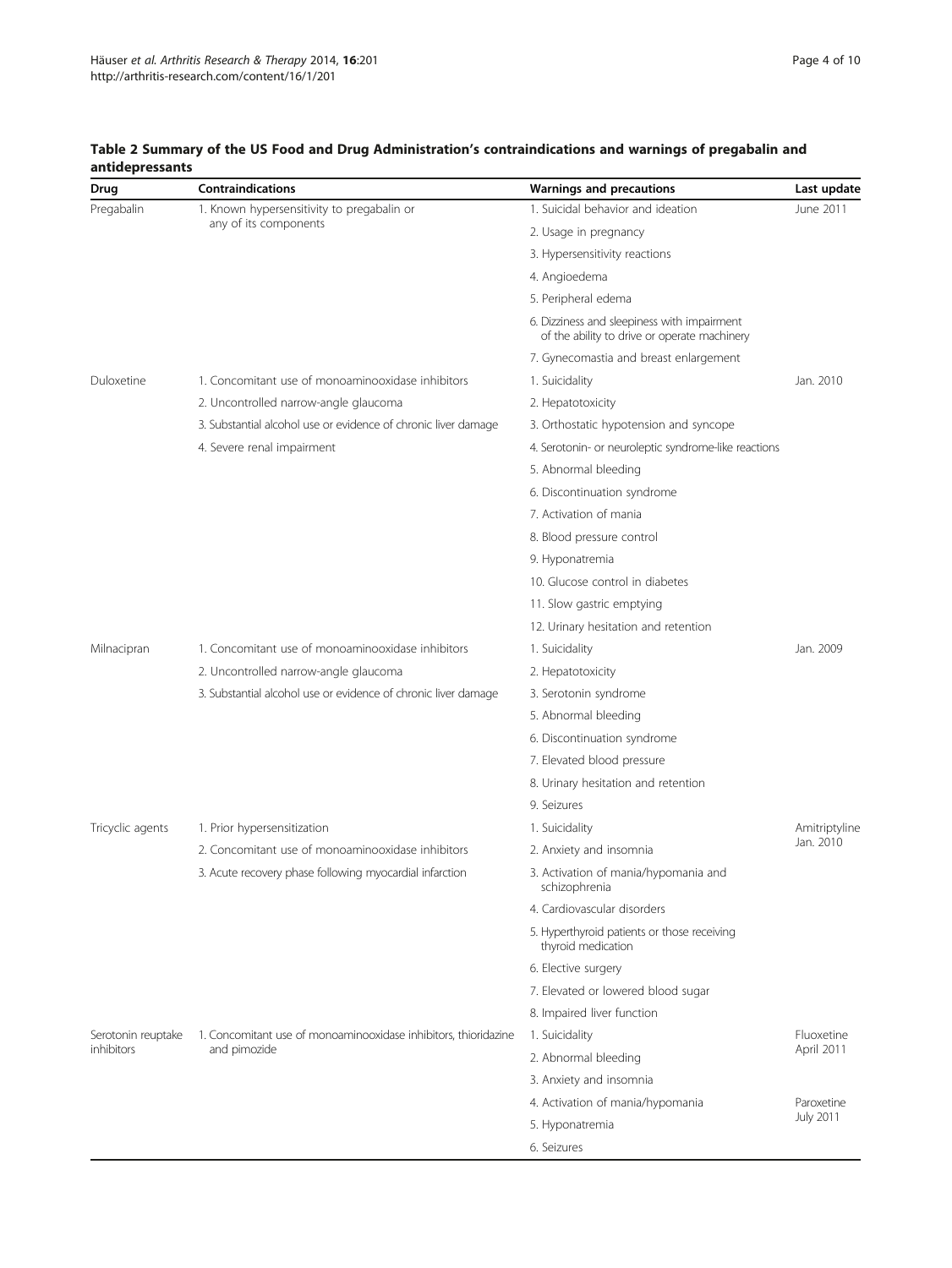reduction of pain but not in measures of HRQOL [[30](#page-8-0)]. Therefore, tramadol may be considered a step up from over-the-counter simple analgesics for pain relief but has a side effect profile similar to opioid agents but generally less severe. No studies to date have examined the efficacy of tapentadol, a drug with effects somewhat similar to those of tramadol, but with mostly norepinephrine and opioid agonist effect.

#### Cyclobenzaprine

Cyclobenzaprine, a muscle relaxant that is structurally similar to the TCAs, is frequently used in North America [[9\]](#page-8-0) but is unavailable in most European countries. A metaanalysis of five RCTs with a total of 392 patients conducted in the 1990s demonstrated that cyclobenzaprine-treated patients were three times more likely to report overall improvement and moderate reductions in individual symptoms of pain and sleep problems compared with placebo after 4 to 24 weeks [\[31\]](#page-8-0). A recent RCT with 36 patients demonstrated superiority of low-dose cyclobenzaprine over placebo for improving sleep after 8 weeks [\[32\]](#page-8-0). Therefore, cyclobenzaprine may be considered a treatment option, but unfortunately evidence is limited.

### Other prescribed fibromyalgia syndrome treatments with use not supported by evidence

A wide array of drugs has failed to show superiority over placebo (Table 3). It should be noted that these drugs were examined mostly in either a single or few studies and with small sample sizes.

## Prescribed drugs that are not recommended for use in the treatment of fibromyalgia syndrome? Strong opioids

Worldwide, patients with FMS are prescribed strong opioids in the absence of any published RCTs examining the efficacy in FMS. With increasing concerns of the personal and societal risks of opioid treatment for non-cancer chronic pain conditions, this trend in opioid use is concerning. In a nationally representative US dataset of commercially insured individuals (245,758 patients with FMS), 11.3% (4% to 20%) received chronic daily opioid therapy [[34](#page-8-0)]. Similarly, in a study of about 7 million members of a German statutory health insurance company, strong opioids were prescribed for 11% with FMS [\[35\]](#page-8-0). The German guideline search of literature identified only one case series wherein the majority of patients worsened or discontinued therapy because of side effects [\[36\]](#page-8-0). Opioid use in FMS was associated with negative health-related measures in a prospective cohort study of a Canadian interdisciplinary pain center [\[37](#page-8-0)]. Strong opioids were ranked as the number one most harmful therapy in the German FMS consumer reports [\[10\]](#page-8-0). The Canadian [\[13](#page-8-0)] and German [[15](#page-8-0)] guidelines unanimously strongly discouraged the

prescription of strong opioids on the basis of lack of evidence in the context of patient-related side effects and risks to society with opioid prescription abuse. US authors [[38\]](#page-8-0) rationalized that chronic opioid use is inappropriate in the treatment of FMS because of the interaction of unique pathophysiologic characteristics of FMS patients and effects associated with chronic opioid use. The common practice of prescribing short-acting narcotics on an 'on demand' basis to handle sudden increases in painful symptoms has not yet been addressed in either studies or practice guidelines but is generally not recommended in guidelines for the treatment of chronic, non-cancer pain [[39\]](#page-8-0).

#### Nonsteroidal anti-inflammatory drug

Nonsteroidal anti-inflammatory drug (NSAID) use is prevalent for patients with FMS, either as a prescription medication or as an on-demand over-the-counter preparation. Taking into consideration the increasing knowledge of risks associated with chronic NSAID use, caution should be exercised when advising patients with FMS.

Table 3 Drug classes that failed to show superiority over placebo in reducing fibromyalgia syndrome symptoms

| class (drug)                                  | Number of studies /participants/<br>duration of trial in weeks |  |  |
|-----------------------------------------------|----------------------------------------------------------------|--|--|
| Antiviral agents<br>(valacyclovir)            | 1/30/6                                                         |  |  |
| Anxiolytics                                   |                                                                |  |  |
| Alprazolam                                    | 1/31/8                                                         |  |  |
| Bromazepam                                    | 1/84/8                                                         |  |  |
| Dopamine agonists                             |                                                                |  |  |
| • Pramiprexole                                | 1/60/12 <sup>a</sup>                                           |  |  |
| • Ropirinol                                   | 1/181/12                                                       |  |  |
| • Terguride                                   | 1/99/12                                                        |  |  |
| Hormones                                      |                                                                |  |  |
| Calcitonin                                    | 1/11/4                                                         |  |  |
| Dehydroepiandrosteron                         | 1/52/4                                                         |  |  |
| Prednisone                                    | 1/20/2                                                         |  |  |
| <b>Hypnotics</b>                              |                                                                |  |  |
| Zolpidem                                      | 1/14/8                                                         |  |  |
| Interferon                                    | 1/28/4                                                         |  |  |
| Ketamine (intravenous)                        | 1/20/0.5                                                       |  |  |
| Local anesthetics<br>(intravenous): Lidocaine | 3/177/4                                                        |  |  |
| Neuroleptics: Ritanserin                      | 1/24/16                                                        |  |  |
| Serotonin receptor<br>antagonists             |                                                                |  |  |
| Tropisetron                                   | 2/261/1                                                        |  |  |
| Odansetron                                    | 1/42/1                                                         |  |  |

A pooled analysis was conducted in case of more than one study [\[16](#page-8-0)]. <sup>a</sup>Pramiprexole was superior to placebo [[33](#page-8-0)].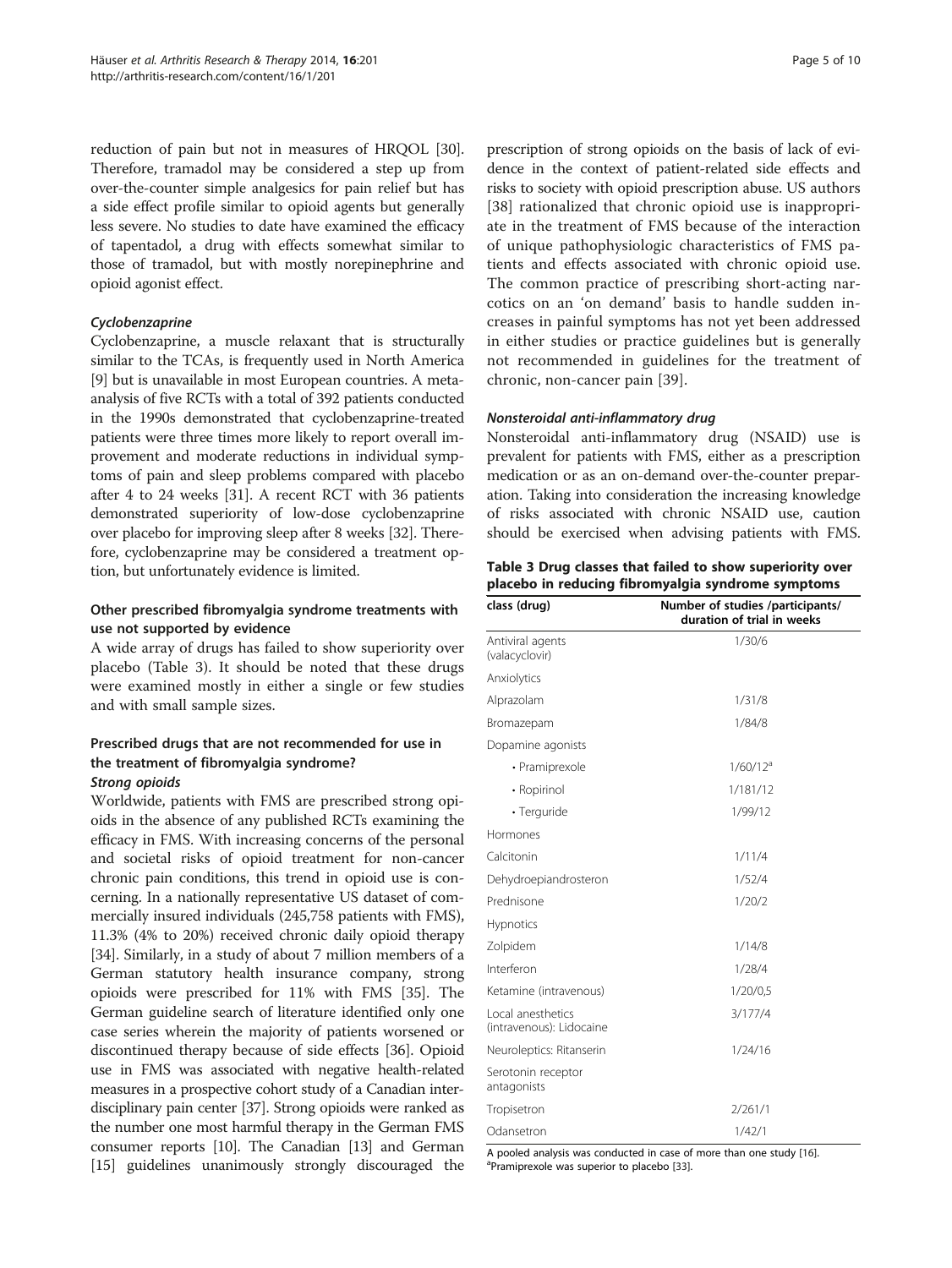Forty-one percent of the participants of the German FMS consumer reports were current users of NSAIDs [[10](#page-8-0)], whereas in the US, 36% report current use of ibuprofen [[9\]](#page-8-0). The German [[15](#page-8-0)] guideline gave negative treatment recommendations for NSAIDs on the basis of lack of superiority compared with placebo after 1 to 8 weeks in four RCTs with a total of 181 patients and also because of potential side effects (for example, gastrointestinal bleeding and cardiovascular risks) for long-term use. However, in the US [\[9](#page-8-0)] and German [\[10](#page-8-0)] consumer reports, a moderate benefit was attributed to NSAIDS, mainly by patients with self-reported osteoarthritis and inflammatory rheumatic diseases [\[10\]](#page-8-0). It is noteworthy that the latter patients were excluded in nearly all drug studies in FMS, but fibromyalgia symptoms are prevalent in these conditions. The primary use for NSAIDs remains for the management of pain in rheumatic disease [[40](#page-8-0)].

#### Drugs that held promise but without success

Sodium oxybate, an agent that affects dopamine release by binding to the  $GABA_B$  and gamma-hydroxybutyric acid receptors, demonstrated efficacy in RCTs for FMS symptoms [[28\]](#page-8-0). However, this agent was denied approval by the FDA on the grounds of safety and concerns about diversion. Sodium oxybate was similarly refused approval by the EMA as short- and long-term efficacy had not been demonstrated in the EU population. The safety profile of sodium oxybate is unfavorable with a high frequency of central nervous system-related adverse events, psychomotor effects that can pose a risk of motor vehicle accidents, abuse, and diversion, and the societal risk related to use as a date-rape drug [\[28](#page-8-0)].

Serotonin receptor agonists, such as tropisetron, have been studied in four European RCTs, but a metaanalysis demonstrated no significant superiority over placebo [[16](#page-8-0)]. The pharmaceutical companies of these drugs have halted further trials (Späth, 2012, personal communication).

## Hope for the magic bullet? **Cannabinoids**

Cannabinoid molecules have analgesic as well as sleeppromoting effects. Nabilone, a synthetic tetrahydocannabinol, has been tested in two small studies. In a 2-week crossover study of 32 patients, nabilone was superior to amitriptyline for reduction of sleep problems but without differences in pain or quality of life [[41](#page-8-0)]. In the second study, nabilone was superior to placebo after 4 weeks in 40 patients for both pain and quality of life [[42\]](#page-8-0). There were frequent side effects, including vertigo (47%), dizziness (35%), and nausea (31%). Nabilone did not receive recommendation by the German guideline [[15\]](#page-8-0), because of abuse potential [\[43](#page-8-0)]. The Canadian guideline gave a weak recommendation for a trial of

pharmacologic cannabinoid, particularly in case of sleep disturbance [[13](#page-8-0)].

#### Growth hormone

Three RCTs of growth hormone (two studies compared with placebo, one as add-on to multicomponent therapy including antidepressants and tramadol) of 157 total patients demonstrated benefits of growth hormone for pain and fatigue after 9 to 18 months [\[44-46](#page-9-0)]. Cost and potential side effects (metabolic changes, carpal tunnel syndrome, and anemia) raise concerns about its use.

#### **Quetiapine**

Four double-blind controlled studies have explored the efficacy of quetiapine, either alone or as an add-on treatment, and only one study has been published to date. The current available evidence suggests that quetiapine may be useful, prompting further study [\[47\]](#page-9-0). In view of side effects associated with the atypical neuroleptics such as weight gain and metabolic changes [\[48](#page-9-0)], serious concerns regarding their long-term use remain.

#### Naltrexone

In a randomized, double-blind, placebo-controlled, counterbalanced, crossover study with 31 patients with FMS, low-dose naltrexone was superior to placebo in the reduction of pain and depressed mood but not in the reduction of fatigue and sleep problems [\[49](#page-9-0)]. Parallel-group RCTs with larger sample sizes are needed to fully determine the efficacy of this medication.

#### And many others

A search in ClinicalTrials.gov on 25 May 2013 revealed studies that are active or completed with drug classes such as antidepressants (agomelatine, paroxetine, and trazodone), cannabinoids, dopamine agonists (droxidopa), hormones (low-dose hydrocortisone), and hypnotics (eszopilcone) as well as with new drug classes such as AD337 (centrally acting non-opioid analgesic) and neurotropines. Overall, it appears that many drugs are currently undergoing testing of their efficacy in FMS. To date, all agents under testing with available data show limited promise at this time, and efficacy appears to be similar to that seen with currently available agents.

#### Are any particular treatments better than the others?

The Oregon Health & Science University performed a systematic review of comparative therapy through October 2010 by using published data, FDA medical and statistical reviews, and dossiers submitted by pharmaceutical companies. The authors found 47 eligible studies. Headto-head trials were few, and the evidence provided was weak. Short-term treatment with immediate-release paroxetine was superior to amitriptyline in reducing pain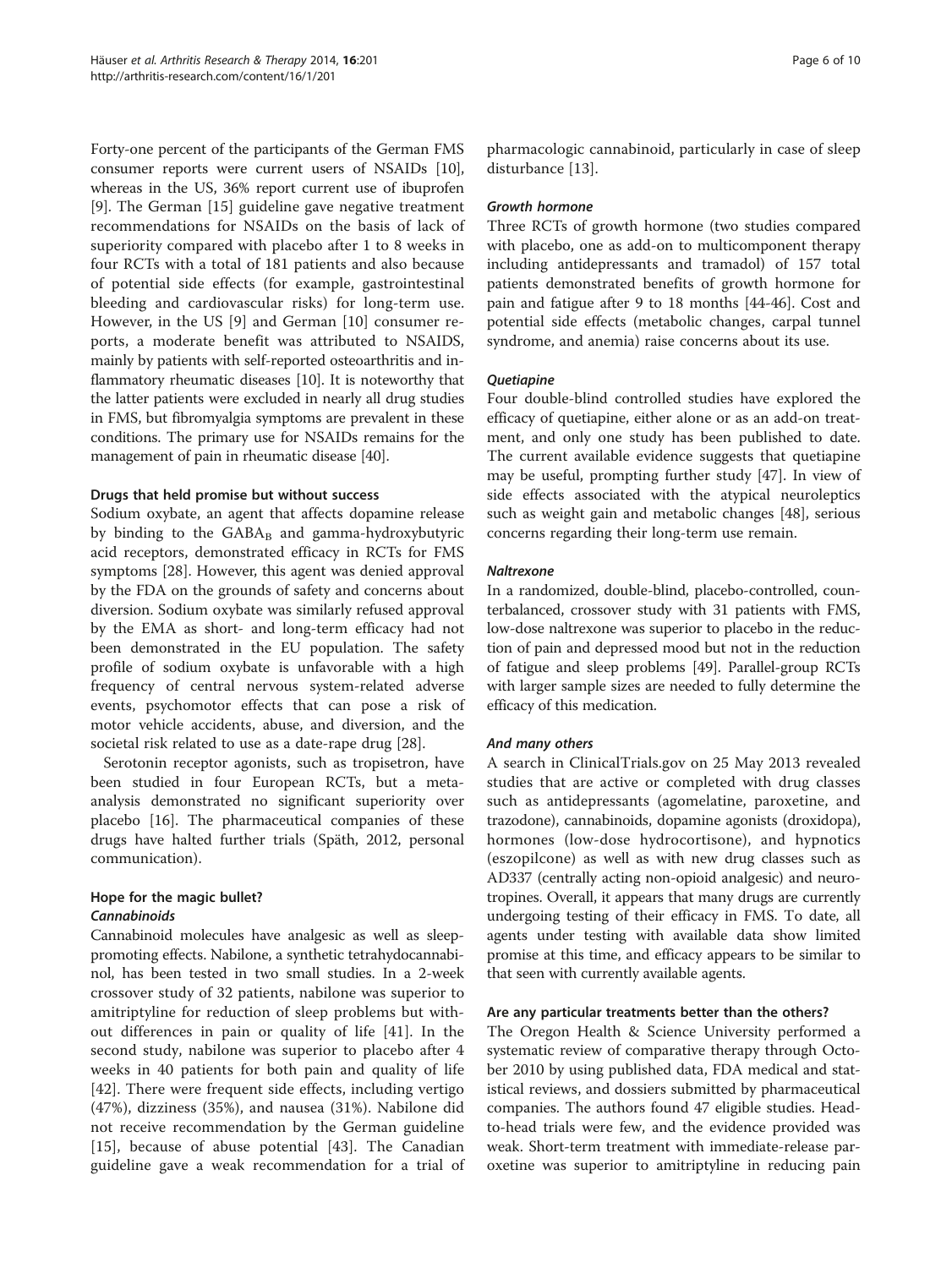and sleep disturbance, and amitriptyline was equivalent to cyclobenzaprine and nortriptyline. Withdrawals due to adverse events were similar. Using indirect-comparison meta-analysis, the authors reported weak evidence that there were differences between drugs for particular symptoms. Duloxetine was superior to milnacipran on outcomes of pain, sleep disturbance, depressed mood, and HRQOL. Both duloxetine and milnacipran were superior to pregabalin for improvement in depressed mood, whereas pregabalin was superior to milnacipran for improvement in sleep disturbance. Amitriptyline was similar to duloxetine, milnacipran, and pregabalin on outcomes of pain and fatigue, and data on the other outcomes were insufficient. Although there were differences in specific adverse events, they did not produce any differences in overall withdrawals, adverse events, or withdrawals due to adverse events [\[50\]](#page-9-0).

Nüesch and colleagues [[51](#page-9-0)] performed a systematic search of the literature up to December 2011, including 102 trials with 14,982 subjects and eight active interventions (TCAs, SSRIs, SNRIs, pregabalin, aerobic exercise, balneotherapy, cognitive behavioral therapy, and multicomponent therapy) and examined the data by a network analysis. Methodological quality and small numbers introduced heterogeneity and inconsistency in this analysis. When the analysis was restricted to large trials with at least 100 patients per group, heterogeneity was low and benefits for SNRIs and pregabalin compared with placebo showed statistical significance but only limited clinical relevance [[51\]](#page-9-0).

# What should physicians and patients be mindful of when drug therapy for fibromyalgia syndrome is considered?

Drug therapy is not a panacea for the care of patients with symptoms of FMS. For many, who may have been through various treatment trials, the final compromise may be the limited use of prescription medications, on demand overthe-counter agents, and focus toward non-pharmacologic strategies. In those continuing drug treatments, many will use a combination of drugs, generally in lower doses than may be recommended by manufacturers. There is, however, no current evidence that patients benefit from drug combinations, despite widespread use.

The best-studied drugs for treatment of FMS are amitriptyline, pregabalin, duloxetine, and milnacipran, leading to a recommendation as first-line treatment options by two recent evidence- and interdisciplinary consensusbased guidelines on FMS [\[13,14](#page-8-0)]. In general, the data on their efficacy are robust even though the average incremental benefit over placebo is small [[16,17,19-22\]](#page-8-0). The evidence for amitriptyline's beneficial effect is not as substantial as the others but should be taken in context with decades of its perceived success in FMS treatment [[19\]](#page-8-0). At this time, the data suggest that there are not

substantial differences in efficacy between duloxetine, milnacipran, and pregabalin. Rather, the evidence suggests that the majority of medications can provide an improvement in pain of 30% in half of the patients taking the medication and that improvements in pain of 50% are seen in a third of patients. These observed benefits do not translate into global improvement in well-being as measured by Short Form Health Survey-36 (SF-36) or the Health Assessment questionnaire. Despite treatment, physical health perceptions remain substantially lower (1.5 standard deviations) in FMS than in the general population, and scores of patients with FMS are essentially equivalent to those seen in patients on chronic dialysis [\[52](#page-9-0)]. Cyclobenzaprine, other SSRI anti-

drugs (for example, nabilone and quetiapine) remain experimental at this time. Drug therapy should be initiated with small dosages and with gradual upward titration. We recommend starting amitriptyline 10 mg at night, pregabalin 50 to 100 mg at night, duloxetine 30 mg daily, and milnacipran 50 mg in the morning. The highest recommended dosages are amitriptyline 10 to 50 mg/daily, pregabalin 300 to 450 mg/daily, duloxetine 60 mg/daily, and milnacipran 100 mg/daily. Patients should be monitored regularly for efficacy and tolerability, whether by visit, by phone, or by email, especially within the first weeks of treatment. Responses should be expected within 2 to 4 weeks once recommended dosage has been achieved [[21\]](#page-8-0). Treatment should be continued in treatment responders only. Medications that are not providing the patient benefit should be discontinued rather than supplemented by other drugs in pursuit of higher benefits by 'combining' drug treatments.

depressants (fluoxetine and paroxetine), and tramadol with and without acetaminophen can be regarded as second-line treatment options. Therapies with other

Contrary to popular perception, drug treatments should be recommended with reservation because of limited efficacy and side effect potential. Though not supported by RCTs, two recent guidelines strongly discourage drug therapy as a single management strategy for FMS. Drug therapy may be added to self-management strategies that include aerobic exercise or psychological therapies (or both) but with the ideal objective that longterm management will be achieved with no or minimal drug therapy [\[13,14\]](#page-8-0). Shared decision-making by patients and physicians is required to provide optimal health care for patients with FMS. Drug choices should target the most prominent comorbid symptoms. Amitriptyline or pregabalin could be preferred for those with sleep disturbances, duloxetine for major depression, and duloxetine or pregabalin for general anxiety disorder [\[17,20,22](#page-8-0)]. Patients with comorbid rheumatic disease may consider tramadol or either duloxetine or tramadol for comorbid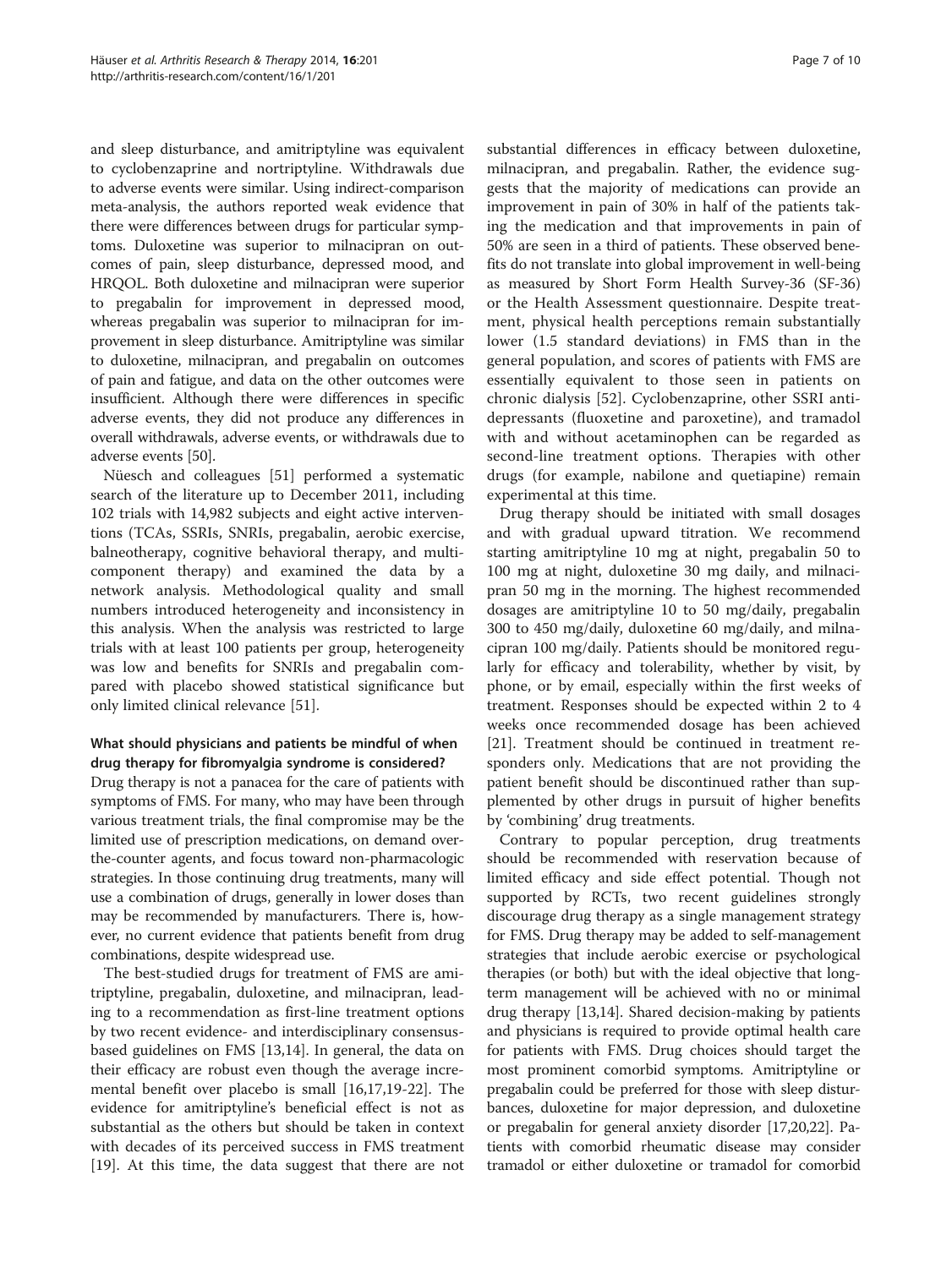<span id="page-7-0"></span>osteoarthritis. Potential side effects (for example, sexual dysfunction by SSRI and weight gain by TCAs and pregabalin) and contraindications (for example, SNRIs in case of severe liver damage and pregabalin for professional drivers) should be reviewed and carefully considered. Medication cost and local status of approval may be an important issue, in particular in choosing between generic amitriptyline and the other patented first-line agents [[20](#page-8-0)].

Both physicians and patients should have realistic expectations about the potential benefit of these drugs. Although patients may initially experience symptom relief with good tolerance, the majority will ultimately discontinue therapy because of inadequate response or unacceptable side effects [\[17,21,22](#page-8-0)]. Reduced dosing for pregabalin may allow better tolerability, although this generally does not apply for duloxetine or milnacipran. Taking alpha-2-delta ligands at night or SNRIs with food and at a low initial dose helps improve tolerability. Placebo and nocebo responses play an important role in the positive and negative (dropout rate) effects of drugs in FMS, and estimates are that these effects account for up to 60% of measured drug efficacy and harms [[27,28\]](#page-8-0). The deliberate use of psychological strategies underlying the placebo response, such as promoting positive treatment expectations and establishing a positive therapeutic relationship and regular health-care contact, can likely bolster the positive effects of drug treatment. Similarly, open discussion of previous drug experiences, exploring potential unrealistic fears, and regular patient contact may attenuate the nocebo response. Important points to consider in the drug therapy of FMS-patients are summarized as follows:

- Drug therapy is not mandatory.
- Shared decision-making for or against drug therapy
- Tailored selection of drugs according to
	- Key symptoms beyond pain (fatigue, sleep problems)
	- Psychological comorbidities (depressive or anxiety disorder or both)
	- Physical comorbidities (rheumatic disease)
	- Contraindications
	- Individual importance of frequent side effects (for example, weight gain)
- Augment placebo and reduce nocebo response.
- Start low, go slow.
- Monitor for efficacy, tolerability, and safety.
- Progressive treatment reduction in responders
- Consider drug holidays.
- Promote long-term drug-free self-management of the patient.

#### Conclusions

Drug therapy as the sole strategy for the management of patients with FMS should be discouraged. Taking into

consideration the modest effect of currently available drugs, high prevalence of adverse effects, and poor record of continued use, the health-care community must be vigilant in adhering to responsible prescribing practices and carefully monitor patients for both efficacy and side effects.

**Note:** This article is part of the series on New perspectives in fibromyalgia, edited by Daniel Clauw. Other articles in this series can be found at<http://arthritis-research.com/series/fibromyalgia>

#### Abbreviations

EMA: European Medical Agency; FDA: US Food and Drug Administration; FMS: Fibromyalgia syndrome; HRQOL: Health-related quality of life; NSAID: Nonsteroidal anti-inflammatory drug; RCT: Randomized controlled trial; SNRI: Serotonin noradrenaline reuptake inhibitor; SSRI: Selective serotonin reuptake inhibitor; TCA: Tricyclic antidepressant.

#### Competing interests

WH has received one consulting honorarium from Daiichi-Sankyo (Tokyo, Japan) and honoraria for educational lectures from Abbott Germany (Wiesbaden, Germany), Eli Lilly and Company (Indianapolis, IN, USA), Janssen-Cilag (Neuss, Germany), and Pfizer Inc. (New York, NY, USA) in the last 5 years. He is the head of the steering committee of the German guideline on FMS and a member of national and international scientific societies of internal medicine, pain medicine, psychosomatic medicine, and sports medicine. He is an active participant in Cochrane Collaboration reviews on efficacy of drugs and cognitive behavioral therapies in FMS. M-AF has received consulting fees, speaking fees, and/or honoraria from Biovail (Mississauga, ON, Canada), Forest Laboratories (New York, NY, USA), Janssen-Cilag, Eli Lilly and Company, Pfizer Inc., Purdue University (West Lafayette, IN, USA), and Valeant (Laval, QC, Canada). She is the head of the steering committee of the Canadian guideline on FMS. BW has received one consulting honorarium from Jazz Pharmaceuticals (Dublin, Ireland) in the last 5 years. He is an active participant in Cochrane Collaboration reviews of FMS drug efficacy and a member of the American College of Rheumatology. CS has received consulting honoraria from Pfizer Inc. and Eli Lilly and Company and speaker honoraria from Allergan (Irvine, CA, USA), Baxter Inc. (Deerfield, IL, USA), CSL Behring (King of Prussia, PA, USA), Eli Lilly and Company, Genzyme Corp (Cambridge, MA, USA), GlaxoSmithKline (Uxbridge, Middlesex, UK), and Pfizer Inc. She is an active participant in Cochrane Collaboration reviews on efficacy of drugs in FMS.

#### Author details

<sup>1</sup>Department of Internal Medicine I, Klinikum Saarbrücken, Winterberg 1, D-66119, Saarbrücken, Germany. <sup>2</sup>Department Psychosomatic Medicine and Psychotherapy, Technische Universität München, Langerstr. 3, D-81675, München, Germany. <sup>3</sup>Georgetown University Medical Center, Washington Hospital Center, 110 Irving Street, Washington, DC 20010, USA. <sup>4</sup>Division of Rheumatology, McGill University Health Centre; Alan Edwards Pain Management Unit, McGill University Health Centre, Montreal H3G 1A4, Canada. <sup>5</sup>Department of Neurology, University of Würzburg, Josef-Schneider-Str. 11, D-97080, Würzburg, Germany.

#### Received: 11 July 2013 Accepted: 9 January 2014 Published: 17 January 2014

#### References

1. Wolfe F, Smythe HA, Yunus MB, Bennett RM, Bombardier C, Goldenberg DL, Tugwell P, Campbell SM, Abeles M, Clark P, Fam AG, Farber SJ, Fiechtner JJ, Franklin CM, Gatter RA, Hamaty D, Lessard J, Lichtbroun AS, Masi AT, McCain GA, Reynolds WJ, Romano TJ, Russel IJ, Sheon RP: The American College of Rheumatology 1990 Criteria for the Classification of Fibromyalgia. Report of the Multicenter Criteria Committee. Arthritis Rheum 1990, 33:160–172.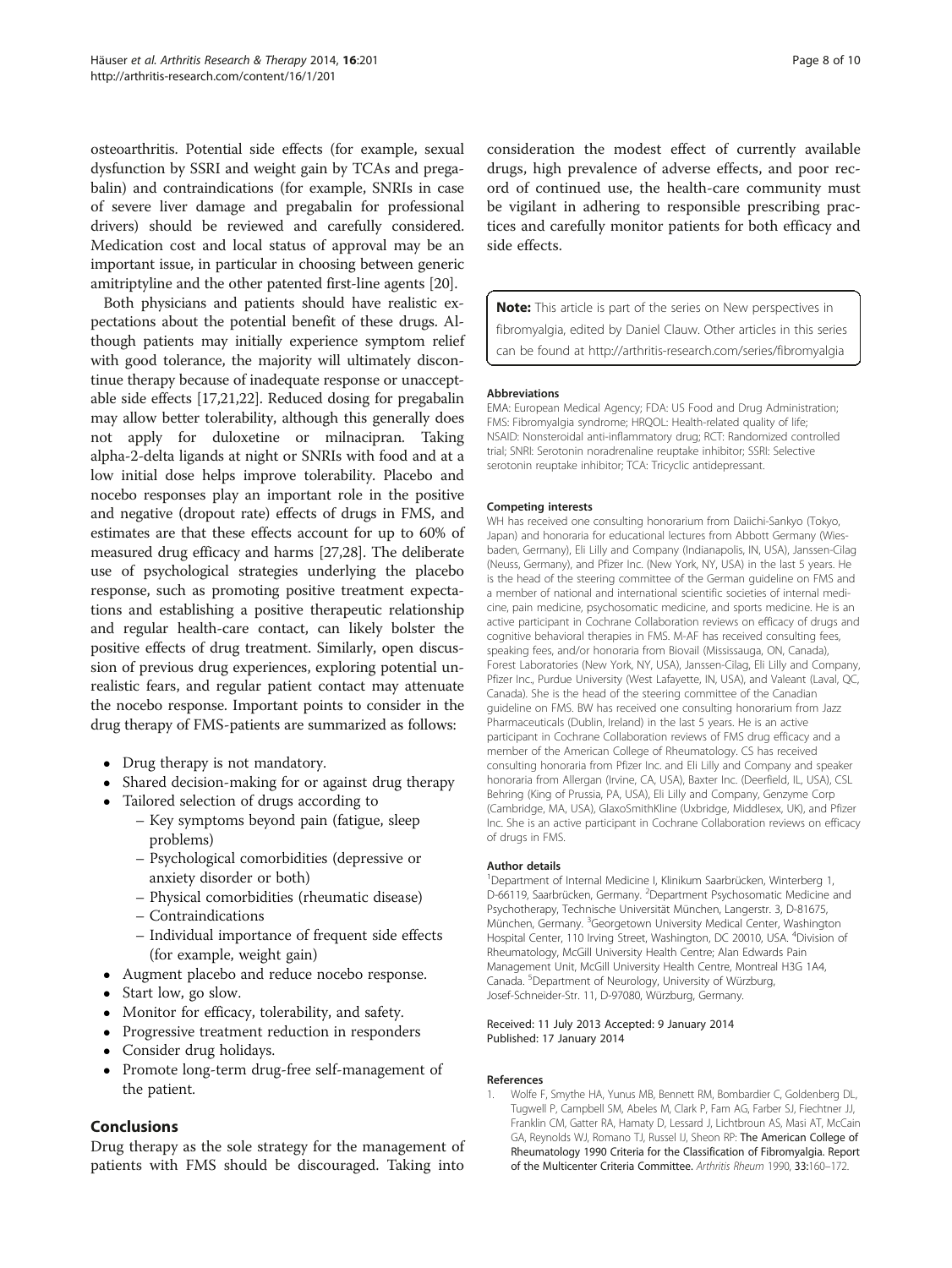- <span id="page-8-0"></span>Branco JC, Bannwarth B, Failde I, Abello Carbonell J, Blotman F, Spaeth M, Saraiva F, Nacci F, Thomas E, Caubère JP, Le Lay K, Taieb C, Matucci-Cerinic M: Prevalence of fibromyalgia: a survey in five European countries. Semin Arthritis Rheum 2010, 39:448–453.
- 3. Ablin JN, Oren A, Cohen S, Aloush V, Buskila D, Elkayam O, Wollman Y, Berman M: Prevalence of fibromyalgia in the Israeli population: a population-based study to estimate the prevalence of fibromyalgia in the Israeli population using the London Fibromyalgia Epidemiology Study Screening Questionnaire (LFESSQ). Clin Exp Rheumatol 2012, 30:39–43.
- 4. Wolfe F, Clauw DJ, Fitzcharles MA, Goldenberg DL, Häuser W, Katz RS, Mease P, Russell AS, Russell IJ, Winfield JB: Fibromyalgia criteria and severity scales for clinical and epidemiological studies: a modification of the ACR Preliminary Diagnostic Criteria for Fibromyalgia. J Rheumatol 2011, 38:1113–1122.
- 5. Wolfe F, Brähler E, Hinz A, Häuser W: Fibromyalgia prevalence, somatic symptom reporting, and the dimensionality of polysymptomatic distress: results from a survey of the general population. Arthritis Care Res (Hoboken) 2013, 65:777–785.
- 6. Häuser W, Zimmer C, Felde E, Köllner V: What are the key symptoms of fibromyalgia? Results of a survey of the German Fibromyalgia Association. Schmerz 2008, 22:176–183. In German.
- Chandran A, Schaefer C, Ryan K, Baik R, McNett M, Zlateva G: The comparative economic burden of mild, moderate, and severe fibromyalgia: results from a retrospective chart review and crosssectional survey of working-age U.S. adults. J Manag Care Pharm 2012, 18:415–426.
- 8. Wolfe F, Anderson J, Harkness D, Bennett RM, Caro XJ, Goldenberg DL, Russell IJ, Yunus MB: A prospective, longitudinal, multicenter study of service utilization and costs in fibromyalgia. Arthritis Rheum 1997, 40:1560–1570.
- Bennett RM, Jones J, Turk DC, Russell IJ, Matallana L: An internet survey of 2,596 people with fibromyalgia. BMC Musculoskelet Disord 2007, 8:27.
- 10. Häuser W, Jung E, Erbslöh-Möller B, Gesmann M, Kühn-Becker H, Petermann F, Langhorst J, Thoma R, Weiss T, Wolfe F, Winkelmann A: German fibromyalgia consumer reports - a crosssectional survey. BMC Musculoskelet Disord 2012, 13:74.
- 11. Wilson AL: Influencing prescribers. Top Hosp Pharm Manage 1994, 14:40-46.
- 12. Frost & Sullivan Healthcare and Life Sciences Consulting Group: Assessment of the U.S. Fibromyalgia Market in Support of S1 Filing (Phase 2). [\[www.](http://www.sec.gov/Archives/edgar/data/1430306/000101376211002697/exh9902.pdf) [sec.gov/Archives/edgar/data/1430306/000101376211002697/exh9902.pdf](http://www.sec.gov/Archives/edgar/data/1430306/000101376211002697/exh9902.pdf)].
- 13. Fitzcharles MA, Ste-Marie PA, Goldenberg DL, Pereira JX, Abbey S, Choinière M, Ko G, Moulin DE, Panopalis P, Proulx J, Shir Y, National Fibromyalgia Guideline Advisory Panel: 2012 Canadian Guidelines for the diagnosis and management of fibromyalgia syndrome: Executive Summary. Pain Res Manag 2013, 18:119–126.
- 14. Eich W, Häuser W, Arnold B, Bernardy K, Brückle W, Eidmann U, Klimczyk K, Köllner V, Kühn-Becker H, Offenbächer M, Settan M, von Wachter M, Petzke F, Arbeitsgemeinschaft der Wissenschaftlichen Medizinischen Fachgesellschaften: Fibromyalgia syndrome. General principles and coordination of clinical care and patient education. Schmerz 2012, 26:268–275.
- 15. Häuser W, Bernardy K, Wang H, Kopp I: Methodological fundamentals of the development of the guideline. Schmerz 2012, 26:232–246. In German.
- 16. Sommer C, Häuser W, Alten R, Petzke F, Späth M, Tölle T, Uçeyler N, Winkelmann A, Winter E, Bär KJ, Arbeitsgemeinschaft der Wissenschaftlichen Medizinischen Fachgesellschaften: Drug therapy of fibromyalgia syndrome. Systematic review, meta-analysis and quideline. Schmerz 2012, 26:297–310.
- 17. Häuser W, Urrútia G, Tort S, Uçeyler N, Walitt B: Serotonin and noradrenaline reuptake inhibitors (SNRIs) for fibromyalgia syndrome. Cochrane Database Syst Rev 2013, 1:CD010292.
- 18. Tort S, Urrútia G, Nishishinya MB, Walitt B: Monoamine oxidase inhibitors (MAOIs) for fibromyalgia syndrome. Cochrane Database Syst Rev 2012, 4:CD009807.
- 19. Moore RA, Derry S, Aldington D, Cole P, Wiffen PJ: Amitriptyline for neuropathic pain and fibromyalgia in adults. Cochrane Database Syst Rev 2012, 12:CD008242.
- 20. Häuser W, Wolfe F, Tölle T, Üçeyler N, Sommer C: The role of antidepressants in the management of fibromyalgia syndrome: a systematic review and meta-analysis. CNS Drugs 2012, 26:297–307.
- 21. Moore RA, Straube S, Wiffen PJ, Derry S, McQuay HJ: Pregabalin for acute and chronic pain in adults. Cochrane Database Syst Rev 2009, 3:CD007076.
- 22. Üçeyler N, Sommer C, Waliit B, Häuser W: Anticonvulsants in fibromyalgia syndrome. Cochrane Database Syst Rev 2013, 10:CD010782.
- 23. Furukawa TA, Cipriani A, Barbui C, Brambilla P, Watanabe N: Imputing response rates from means and standard deviations in meta-analyses. Int Clin Psychopharmacol 2005, 20:49–52.
- 24. Wolfe F, Walitt BT, Katz RS, Lee YC, Michaud KD, Häuser W: Longitudinal patterns of analgesic and central acting drug use and associated effectiveness in fibromyalgia. Eur J Pain 2013, 17:581–586.
- 25. Reed C, Birnbaum HG, Ivanova JI, Schiller M, Waldman T, Mullen RE, Swindle R: Real-world role of tricyclic antidepressants in the treatment of fibromyalgia. Pain Pract 2012, 12:533–540.
- 26. Canadian Agency for Drugs and Technology in Health: Abuse and Misuse Potential of Pregabalin: A Review of the Clinical Evidence. 24 April 2012. [[http://dpic.org/sites/default/files/PregabalinAbuse\\_CADTH\\_24Apr2012.pdf\]](http://dpic.org/sites/default/files/PregabalinAbuse_CADTH_24Apr2012.pdf).
- 27. Häuser W, Bartram-Wunn E, Bartram C, Reinecke H, Tölle T: Systematic review: placebo response in drug trials of fibromyalgia syndrome and painful peripheral diabetic neuropathy-magnitude and patient-related predictors. Pain 2011, 152:1709–1717.
- 28. Häuser W, Sarzi-Puttini P, Tölle TR, Wolfe F: Placebo and nocebo responses in randomised controlled trials of drugs applying for approval for fibromyalgia syndrome treatment: systematic review and meta-analysis. Clin Exp Rheumatol 2012, 30:78–87.
- 29. Bennett RM, Schein J, Kosinski MR, Hewitt DJ, Jordan DM, Rosenthal NR: Impact of fibromyalgia pain on health-related quality of life before and after treatment with tramadol/acetaminophen. Arthritis Rheum 2005, 53:519–527.
- 30. Russell IJ, Kamin M, Bennett RM, Schnitzer TJ, Green JA, Katz WA: Efficacy of tramadol in treatment of pain in fibromyalgia. J Clin Rheumatol 2000, 6:250–257.
- 31. Tofferi JK, Jackson JL, O'Malley PG: Treatment of fibromyalgia with cyclobenzaprine: a meta-analysis. Arthritis Rheum 2004, 51:9–13.
- 32. Moldofsky H, Harris HW, Archambault WT, Kwong T, Lederman S: Effects of bedtime very low dose cyclobenzaprine on symptoms and sleep physiology in patients with fibromyalgia syndrome: a double-blind randomized placebo-controlled study. J Rheumatol 2011, 38:2653–2663.
- 33. Holman AJ, Myers RR: A randomized, double-blind, placebo-controlled trial of pramipexole, a dopamine agonist, in patients with fibromyalgia receiving concomitant medications. Arthritis Rheum 2005, 52:2495–2505.
- 34. Painter JT, Crofford LJ, Talbert J: Geographic variation of chronic opioid use in fibromyalgia. Clin Ther 2013, 35:303-311.
- 35. Marschall U, Arnold B, Häuser W: Treatment and healthcare costs of fibromyalgia syndrome in Germany: analysis of the data of the Barmer health insurance (BEK) from 2008–2009. Schmerz 2011, 25:402–404. 406–410. In German.
- 36. Callejas Rubio JL, Fernández Moyano A, Navarro Hidalgo D, Palmero Palmero C: [Percutaneous fentanyl in fibromyalgia]. Med Clin (Barc) 2003, 120:358–359. In Spanish.
- 37. Fitzcharles MA, Faregh N, Ste-Marie PA, Shir Y: Opioid use in fibromyalgia is associated with negative health related measures in a prospective cohort study. Pain Res Treat 2013, 2013:898493.
- Painter JT, Crofford LJ: Chronic opioid use in fibromyalgia syndrome: a clinical review. J Clin Rheumatol 2013, 19:72-77.
- 39. Chou R, Fanciullo GJ, Fine PG, Adler JA, Ballantyne JC, Davies P, Donovan MI, Fishbain DA, Foley KM, Fudin J, Gilson AM, Kelter A, Mauskop A, O'Connor PG, Passik SD, Pasternak GW, Portenoy RK, Rich BA, Roberts RG, Todd KH, Miaskowski C, American Pain Society-American Academy of Pain Medicine Opioids Guidelines Panel: Clinical guidelines for the use of chronic opioid therapy in chronic noncancer pain. J Pain 2009, 10:113-130.
- 40. Ramiro S, Radner H, van der Heijde DM, Buchbinder R, Aletaha D, Landewé RB: Combination therapy for pain management in inflammatory arthritis: a Cochrane systematic review. J Rheumatol Suppl 2012, 90:47–55.
- 41. Skrabek RQ, Galimova L, Ethans K, Perry D: Nabilone for the treatment of pain in fibromyalgia. J Pain 2008, 9:164-173.
- 42. Ware MA, Fitzcharles MA, Joseph L, Shir Y: The effects of nabilone on sleep in fibromyalgia: results of a randomized controlled trial. Anesth Analg 2010, 110:604–610.
- 43. Ware MA, St Arnaud-Trempe E: The abuse potential of the synthetic cannabinoid nabilone. Addiction 2010, 105:494–503.